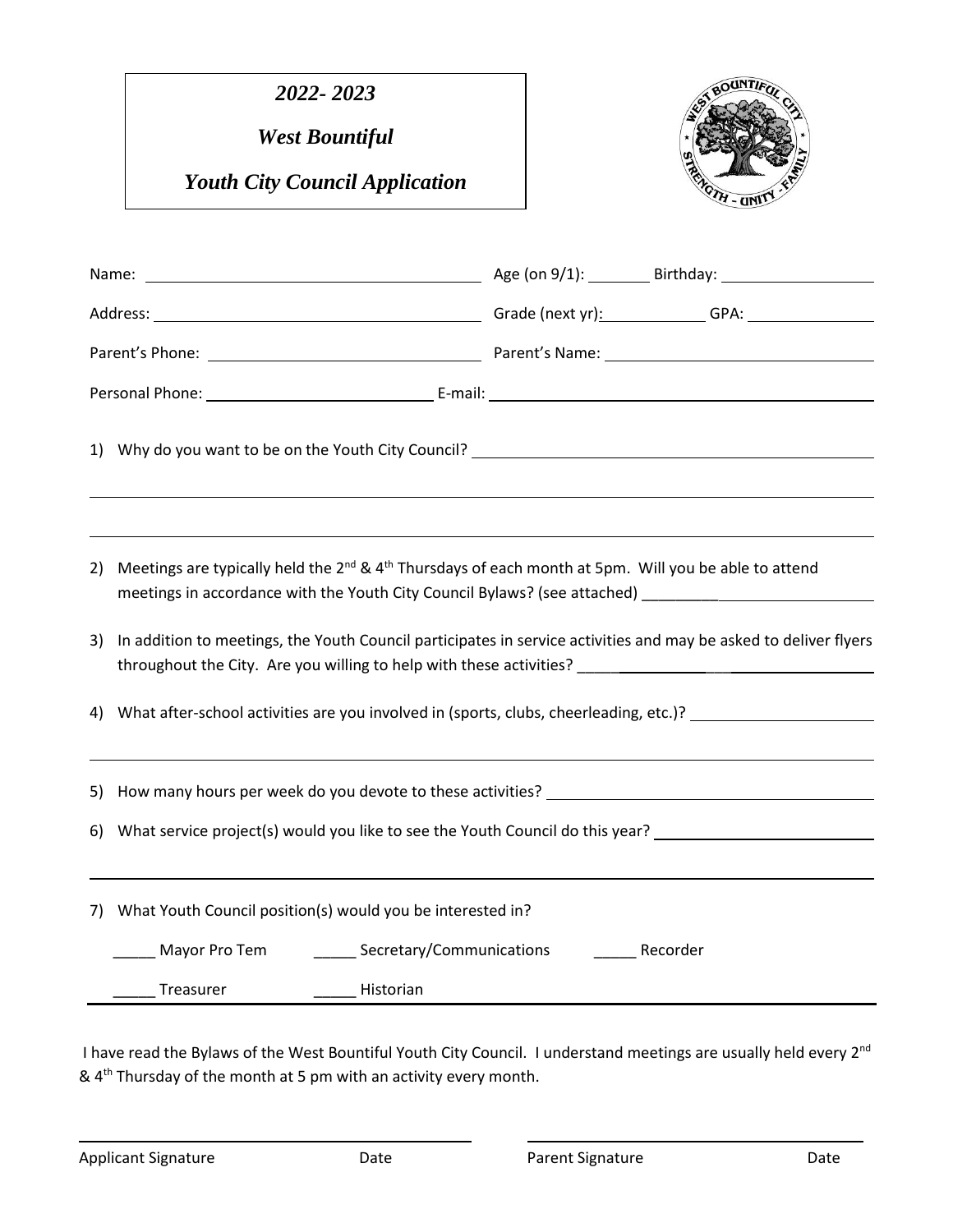# **West Bountiful Youth City Council Bylaws**

# **Mission Statement**

The mission of the West Bountiful Youth City Council is to make a difference in our community by giving youth the opportunity to serve, develop leadership abilities and skills, and grow to become educated and responsible citizens. As we serve, we will strengthen our community and promote a spirit of pride in our city. In the future, we will responsibly perform our duty as citizens of the United States.

# **Article 1 – City Council and Youth City Council Relationship**

I. Role of the City Council

The West Bountiful City Council ("*city council*") shall receive recommendations from the West Bountiful Youth City Council ("*youth council*"). The city council shall provide support staff to the youth council to assist them in carrying out their duties. The city council shall appoint a city council liaison as a youth advisor and communicate upcoming issues to the youth council, so they may respond accordingly.

II. Role of the Youth Council

The youth council shall provide such services to the community that would draw the community together serving the youth, young adult, and senior community with wholesome activities. The youth council shall provide opportunities to explore the duties and responsibilities of the city council in order to be prepared to serve in the community in the future.

# **Article 2 – Membership**

# I. Representation

All qualified applicants will be welcomed to serve on the youth council. The city council will appoint adult advisors whether they be city council members, city staff, or a city citizen.

II. Membership Qualifications

All members must live within the city limits and must be in  $8<sup>th</sup>$  to  $12<sup>th</sup>$  grade, or equivalent ages, at the start of the school year following their appointment to the youth council. Members must have a GPA of at least 3.0, or a GPA of at least 2.5 if their GPA increases each school term after their appointment to the youth council until they have achieved a GPA of 3.0.

III. Term Limits

There is no limit to the number of terms a member may serve as long as the individual upholds the requirements as stated in the entirety of these bylaws. Members must reapply for each term. Membership will be dissolved if the member moves out of the city or submits a letter of resignation.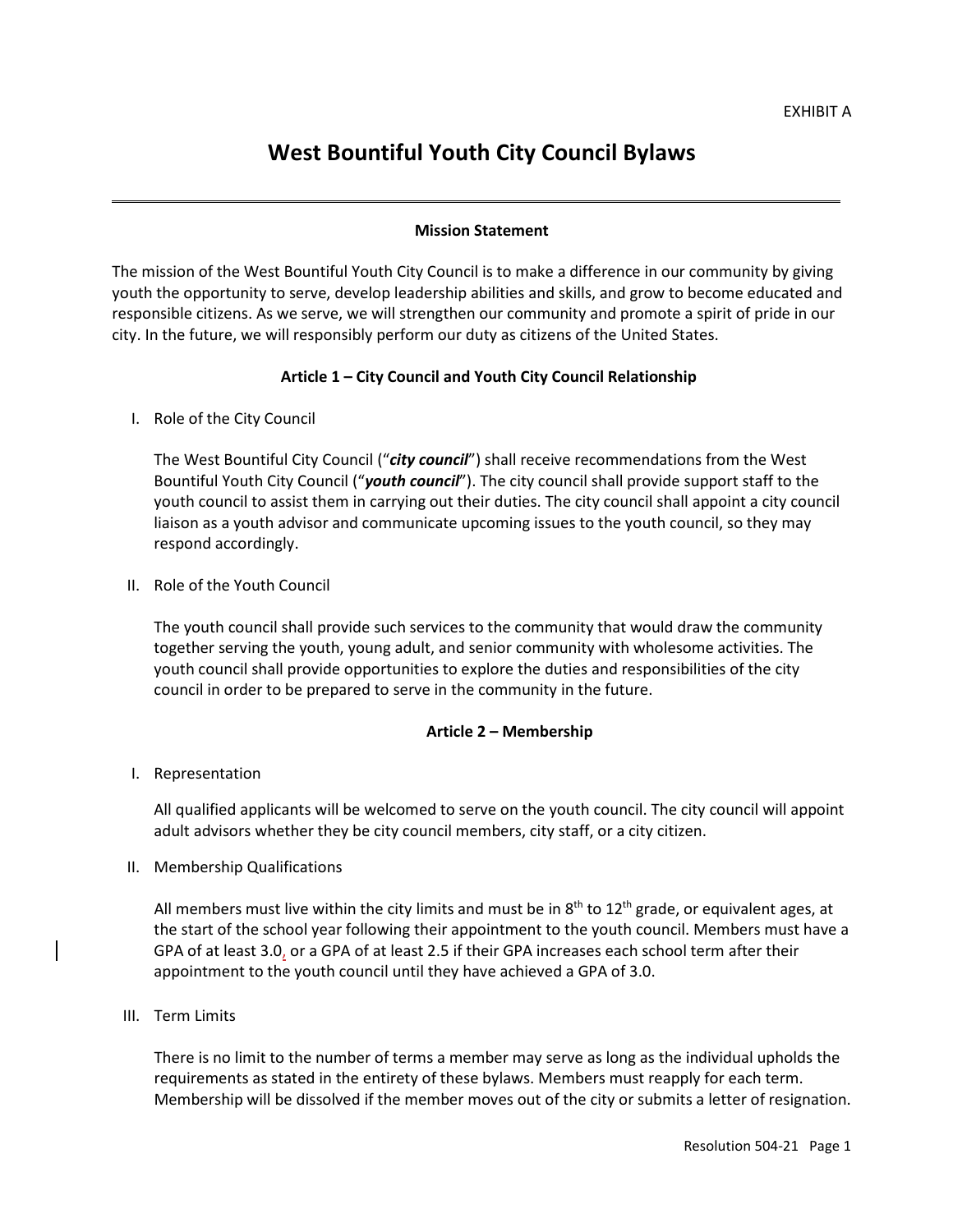## IV. Application Process

Members of the youth council shall be chosen through an application process. Interested parties shall complete a simple application found on the city website or at city hall. Applications shall be submitted to the youth mayor, youth advisor(s) or dropped off at city hall. Applications are due by a posted date prior to interviews for each term. The interview process will take place before the new term begins. Applicants shall be interviewed by the youth mayor, youth mayor pro tem, and youth advisor(s).

V. Conduct

Members of the youth council must conduct themselves in a positive, respectable, friendly, and law-abiding manner at all times. There will be no smoking, drinking alcoholic beverages, or using illegal drugs by any member of the youth council. Such behavior will not be tolerated and is grounds for dismissal from the youth council.

#### **Article 3 – Offices**

## I. Offices

The youth council consists of the following officers: mayor, mayor pro tem, recorder, secretary/communications, treasurer, and historian.

II. Officer Duties

The duties of the officers shall include but are not limited to the following:

**Mayor:** Preside over and conduct all youth council meetings and activities subject to Utah Open Meetings laws (UCA 52-4), provide to the city recorder an agenda 48 hours prior to each meeting, communicate with and report to the city council, and perform other such necessary duties as they arise.

**Mayor Pro Tem:** Assist the mayor in all duties, perform the duties of the youth mayor in his/her absence, prepare to assume all duties as mayor for the following term, fulfill any other such assignments as given by the youth mayor or youth advisor(s), and perform other such necessary duties as they arise.

**Secretary/Communications:** Provide notice of meetings and activities to members at least 24 hours in advance, organize and keep all necessary items, perform the duties of the recorder in his/her absence, write articles for the city newsletter, update and maintain social media accounts, fulfill any other such assignments as given by the youth mayor or youth advisor(s), and perform other such necessary duties as they arise.

**Recorder:** Take minutes of each meeting complying with the requirements of Utah Code Ann. 52.4.203, report the minutes of the prior meeting and sign when approved by vote of the youth council, maintain copies of all minutes making them available to city officials upon request, provide original approved documents to the City Recorder; maintain a list of all members and their contact information; fulfill any other such assignments as given by the youth mayor or youth advisor(s), and perform other such necessary duties as they arise.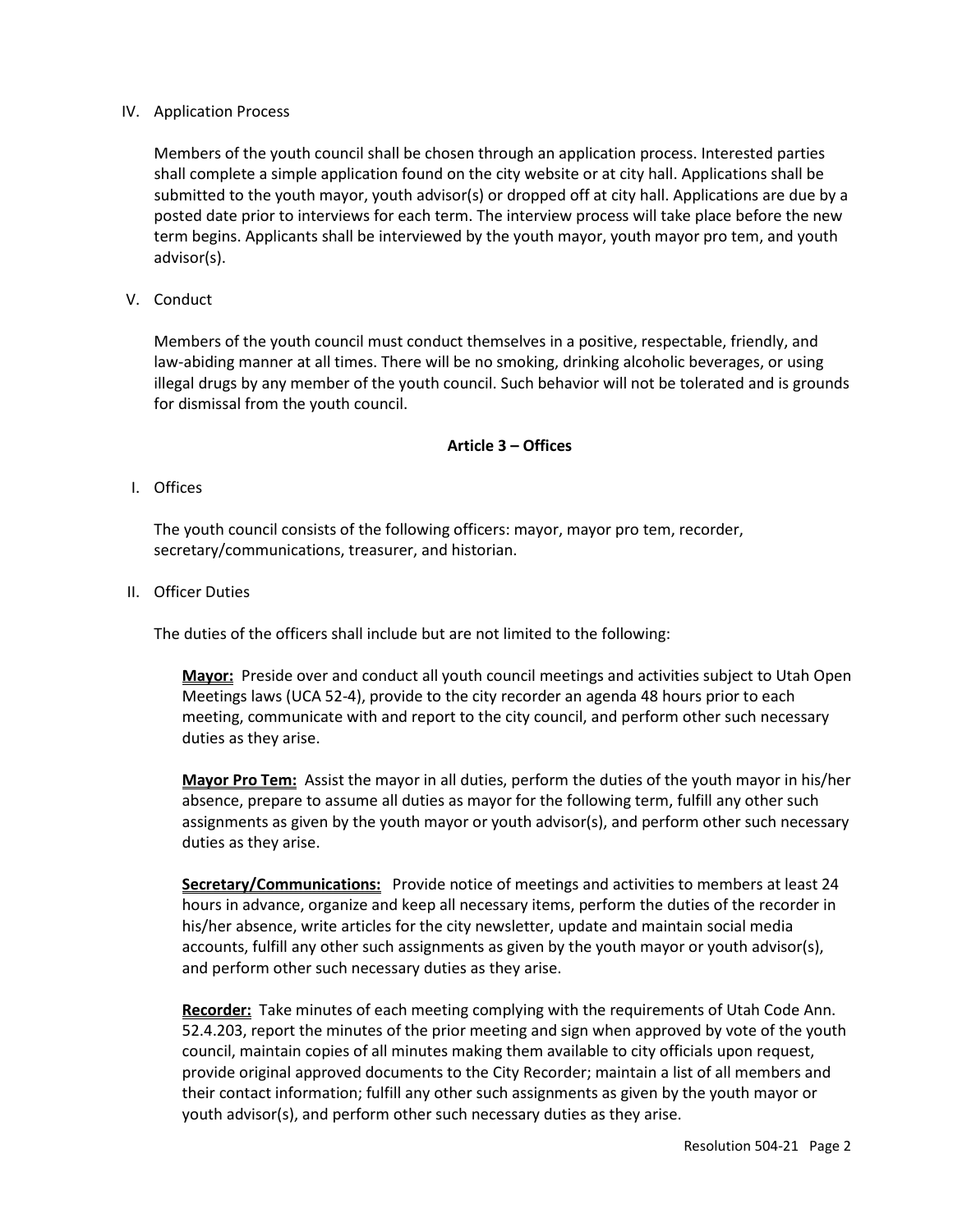**Treasurer:** Maintain a record of all expenses, report financial changes at meetings, manage and direct all financial affairs, fulfill any other such assignments as given by the youth mayor or youth advisor(s), and perform other such necessary duties as they arise.

**Historian:** Document all activities in a binder for each term, photograph activities, fulfill any other such assignments as given by the youth mayor or youth advisor(s), and perform other such necessary duties as they arise.

III. Election and Appointment of Officers

The following officers shall be appointed by the youth mayor, youth mayor pro tem, and youth advisor(s): secretary/communications, recorder, treasurer, and historian. The office of mayor shall be assumed by the mayor pro tem of the prior term. In the event the youth mayor pro tem of the prior term is unable to assume the office of youth mayor, the position will be filled by the same application and interview process as defined herein. Officer positions shall be filled by application and interview process. Any member interested in this office shall fill out an application which shall be turned in to the youth advisor(s). The applicant will then be interviewed by the youth mayor, youth mayor pro tem, and youth advisor(s). Officers shall be chosen by majority vote of the interview panel.

IV. Term of Offices

Term length is one year beginning in June and ending in June of the following year. Interviews will be conducted, and members will be notified before June each year.

V. Vacancies of Offices

Should a vacancy occur in an office of the youth council by resignation, removal, or any other reason, the office shall be filled by appointment of the interview panel at the next regular meeting.

#### **Article 4 – Meetings**

I. Regular Meetings

Regular meetings of the youth council shall be held monthly, at 5pm on the second Thursday of each month, unless canceled or changed by agreement of youth leadership and youth advisors. Additional meetings can be called as necessary with a minimum of 72 hours' notice to members. The principal meeting place of the youth council shall be at West Bountiful City Hall. The meeting will follow a formal agenda that has been posted pursuant to Utah Open Meetings laws (UCA 52-4). The agenda can be altered by majority vote at any time during the meeting. All meeting dates and times shall be posted on the city's website and the city's marquee. All meetings of the youth council shall be open to the public and be subject to all requirements of Utah open meetings laws.

II. Emergency Meetings

Emergency meetings may be called by the youth mayor or youth advisors upon good cause. Prior notification of at least forty-eight hours shall be given by the secretary.